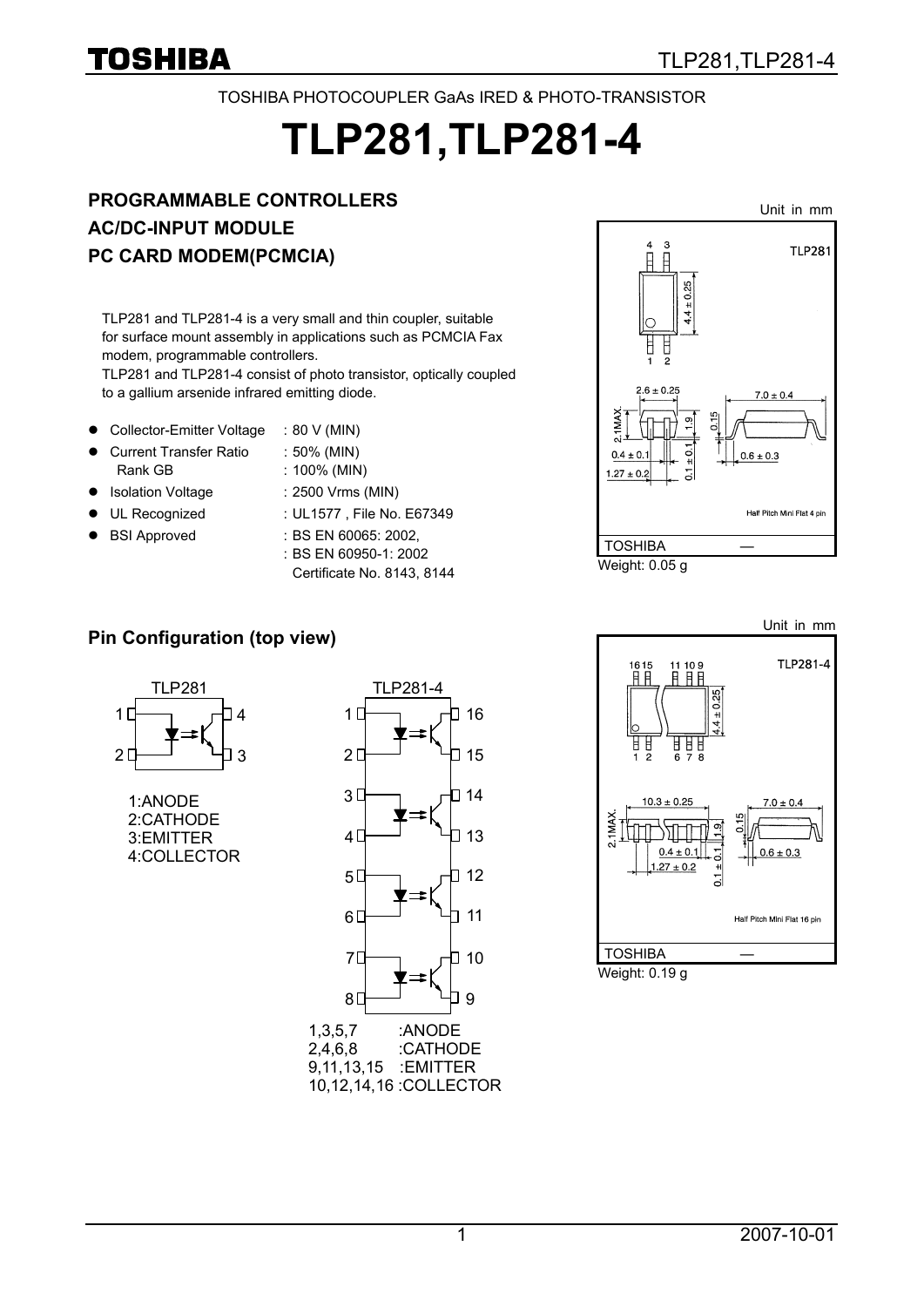| <b>TYPE</b>     | Classi-      |     | Current Transfer Ration (%)<br>$(l_C / l_F)$   | Marking of Classification           |  |  |
|-----------------|--------------|-----|------------------------------------------------|-------------------------------------|--|--|
|                 | Fication(*1) | Min | $I_F = 5$ mA, $V_{CE} = 5$ V, Ta = 25°C<br>Max |                                     |  |  |
|                 | <b>Blank</b> | 50  | 600                                            | Blank, Y", YE, G, G", GR, B, BL, GB |  |  |
|                 | Rank Y       | 50  | 150                                            | YE                                  |  |  |
|                 | Rank GR      | 100 | 300                                            | <b>GR</b>                           |  |  |
|                 | Rank BL      | 200 | 600                                            | BL                                  |  |  |
| <b>TLP281</b>   | Rank GB      | 100 | 600                                            | <b>GB</b>                           |  |  |
|                 | Rank YH      | 75  | 150                                            | Y"                                  |  |  |
|                 | Rank GRL     | 100 | 200                                            | G                                   |  |  |
|                 | Rank GRH     | 150 | 300                                            | $\mathsf{G}^{\blacksquare}$         |  |  |
|                 | Rank BLL     | 200 | 400                                            | B                                   |  |  |
| <b>TLP281-4</b> | <b>Blank</b> | 50  | 600                                            | Blank, GB                           |  |  |
|                 | Rank GB      | 100 | 600                                            | <b>GB</b>                           |  |  |

\*1: Ex. rank GB: TLP281 (GB)

(Note): Application type name for certification test, please use standard product type name, i.e.

TLP281 (GB): TLP281−1 , TLP281−4 (GB): TLP281−4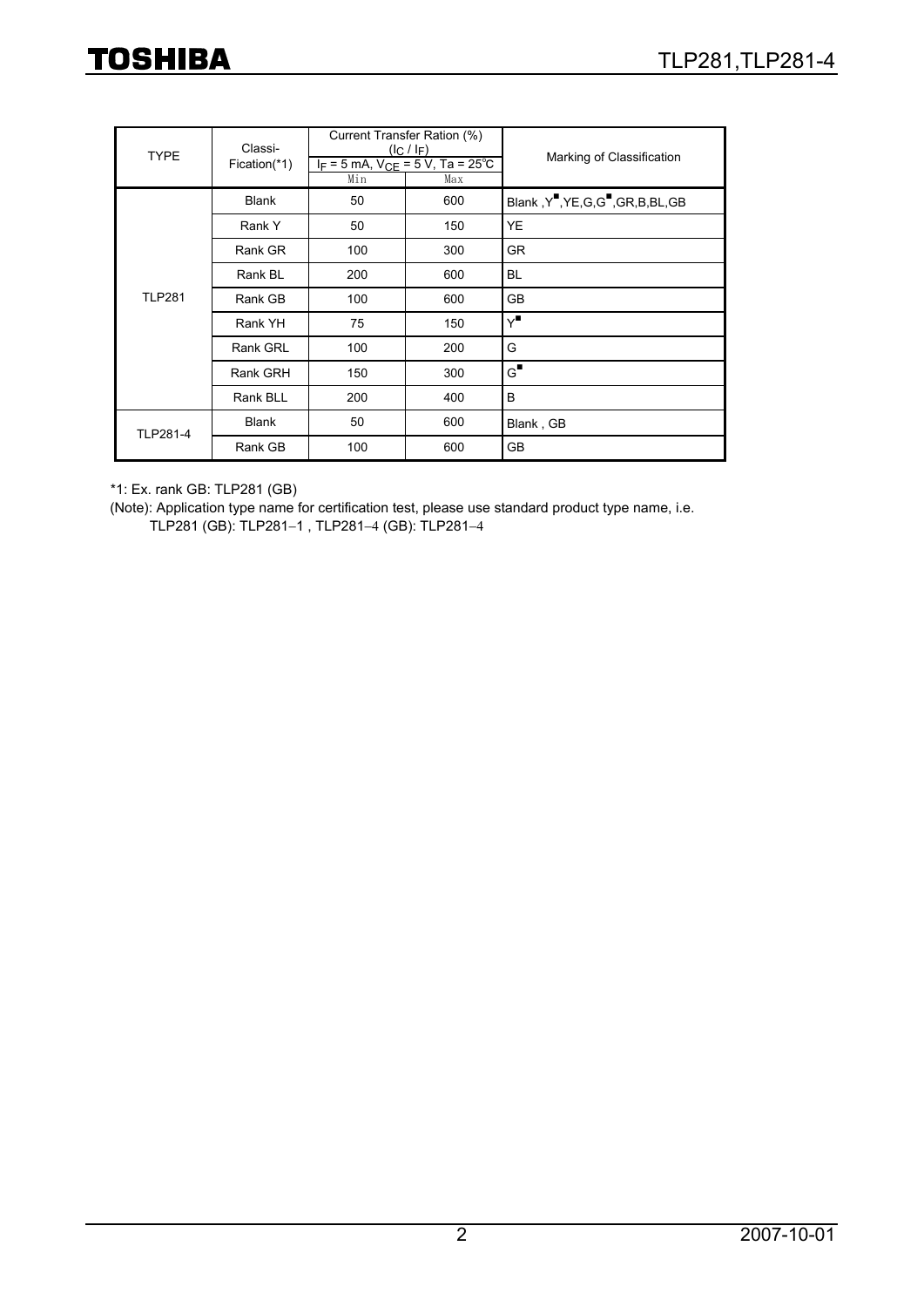#### **Absolute Maximum Ratings (Ta = 25**℃**)**

| <b>CHARACTERISTIC</b>                                                    |                                                                     | <b>SYMBOL</b>                       | <b>RATING</b>                   | <b>UNIT</b>      |                     |
|--------------------------------------------------------------------------|---------------------------------------------------------------------|-------------------------------------|---------------------------------|------------------|---------------------|
|                                                                          |                                                                     |                                     | <b>TLP281</b>                   | TLP281-4         |                     |
| <b>Forward Current</b>                                                   |                                                                     | ΙF                                  | 50                              |                  | mA                  |
|                                                                          | <b>Forward Current Derating</b>                                     | $\Delta I$ F /°C                    | $-0.7$ (Ta $\geq 53^{\circ}$ C) | $-0.5$ (Ta 25°C) | $mA$ / $°C$         |
| 밉                                                                        | <b>Pulse Forward Current</b>                                        | <b>IFP</b>                          |                                 |                  | A                   |
|                                                                          | Reverse Voltage                                                     | <b>V<sub>R</sub></b>                | 5                               |                  | V                   |
|                                                                          | Junction Temperature                                                | $T_j$                               | 125                             |                  | °C                  |
|                                                                          | Collector-Emitter Voltage                                           | <b>V<sub>CEO</sub></b>              | 80                              |                  | V                   |
|                                                                          | <b>Emitter-Collector Voltage</b>                                    | V <sub>ECO</sub>                    | $\overline{7}$                  |                  | V                   |
|                                                                          | <b>Collector Current</b>                                            | I <sub>C</sub>                      | 50                              |                  | mA                  |
| DETECTOR                                                                 | <b>Collector Power Dissipation</b><br>(1 Circuit)                   | $P_{\rm C}$                         | 150                             | 100              | mW                  |
|                                                                          | <b>Collector Power Dissipation</b><br>Derating(Ta≥25°C) (1 Circuit) | $\Delta P_C$ /°C                    | $-1.5$<br>$-1.0$                |                  | mW /°C              |
|                                                                          | Junction Temperature                                                | T <sub>i</sub>                      |                                 | 125              |                     |
|                                                                          | <b>Operating Temperature Range</b>                                  | $T_{\text{opr}}$                    | $-55 - 100$                     |                  | $^{\circ}$ C        |
| Storage Temperature Range                                                |                                                                     | $T_{\text{stg}}$                    | $-55 - 125$                     |                  | $^{\circ}$ C        |
| <b>Lead Soldering Temperature</b>                                        |                                                                     | $T_{sol}$                           | 260 (10s)                       |                  | $^{\circ}$ C        |
| <b>Total Package Power Dissipation</b><br>(1 Circuit)                    |                                                                     | $P_T$                               | 200                             | 170              | mW                  |
| <b>Total Package Power Dissipation</b><br>Derating (Ta≥25°C) (1 Circuit) |                                                                     | $\Delta P$ <sub>T</sub> $\prime$ °C | $-2.0$                          | $-1.7$           | $mW$ / $^{\circ}$ C |
|                                                                          | <b>Isolation Voltage</b><br>(Note1)                                 | $BV_S$                              | 2500(AC,1min,R.H.≤60%)          |                  | Vrms                |

Note: Using continuously under heavy loads (e.g. the application of high temperature/current/voltage and the significant change in temperature, etc.) may cause this product to decrease in the reliability significantly even if the operating conditions (i.e. operating temperature/current/voltage, etc.) are within the absolute maximum ratings.

Please design the appropriate reliability upon reviewing the Toshiba Semiconductor Reliability Handbook ("Handling Precautions"/"Derating Concept and Methods") and individual reliability data (i.e. reliability test report and estimated failure rate, etc).

#### **Individual Electrical Characteristics (Ta = 25**℃**)**

| <b>CHARACTERISTIC</b> |                                        | <b>SYMBOL</b>  | <b>TEST CONDITION</b>                                                               | MIN. | TYP.                  | MAX.        | <b>UNIT</b> |
|-----------------------|----------------------------------------|----------------|-------------------------------------------------------------------------------------|------|-----------------------|-------------|-------------|
| 品                     | <b>Forward Voltage</b>                 | $V_F$          | $I_F = 10$ mA                                                                       | 1.0  | 1.15                  | 1.3         | $\vee$      |
|                       | <b>Reverse Current</b>                 | l <sub>R</sub> | $V_R = 5 V$                                                                         |      |                       | 10          | μA          |
|                       | Capacitance                            | $C_T$          | $V = 0$ . $f = 1$ MHz                                                               |      | 30                    |             | pF          |
|                       | Collector-Emitter<br>Breakdown Voltage | $V_{(BR)}$ CEO | $I_C = 0.5$ mA                                                                      | 80   |                       |             | v           |
| DETECTOR              | Emitter-Collector<br>Breakdown Voltage | $V(BR)$ ECO    | $I_F = 0.1$ mA                                                                      | 7    |                       |             | v           |
|                       | <b>Collector Dark Current</b>          | <b>ICEO</b>    | $V_{CF} = 48 V,$<br>Ambient Light Below<br>$(100 \text{ fx})$                       |      | 0.01<br>(2)           | 0.1<br>(10) | μA          |
|                       | (Note2)                                |                | $V_{CF}$ = 48 V, Ta = 85°C<br><b>Ambient Light Below</b><br>$(100 \text{ } \ell x)$ |      | $\overline{2}$<br>(4) | 50<br>(50)  | μA          |
|                       | Capacitance<br>(Collector to Emitter)  | CCE            | $V = 0$ , $f = 1$ MHz                                                               |      | 10                    |             | pF          |

(Note 2) Because of the construction,leak current might be increased by ambient light. Please use photocoupler with less ambient light.

<sup>(</sup>Note1) Device considered a two terminal device : LED side pins shorted together and DETECTOR side pins shorted together.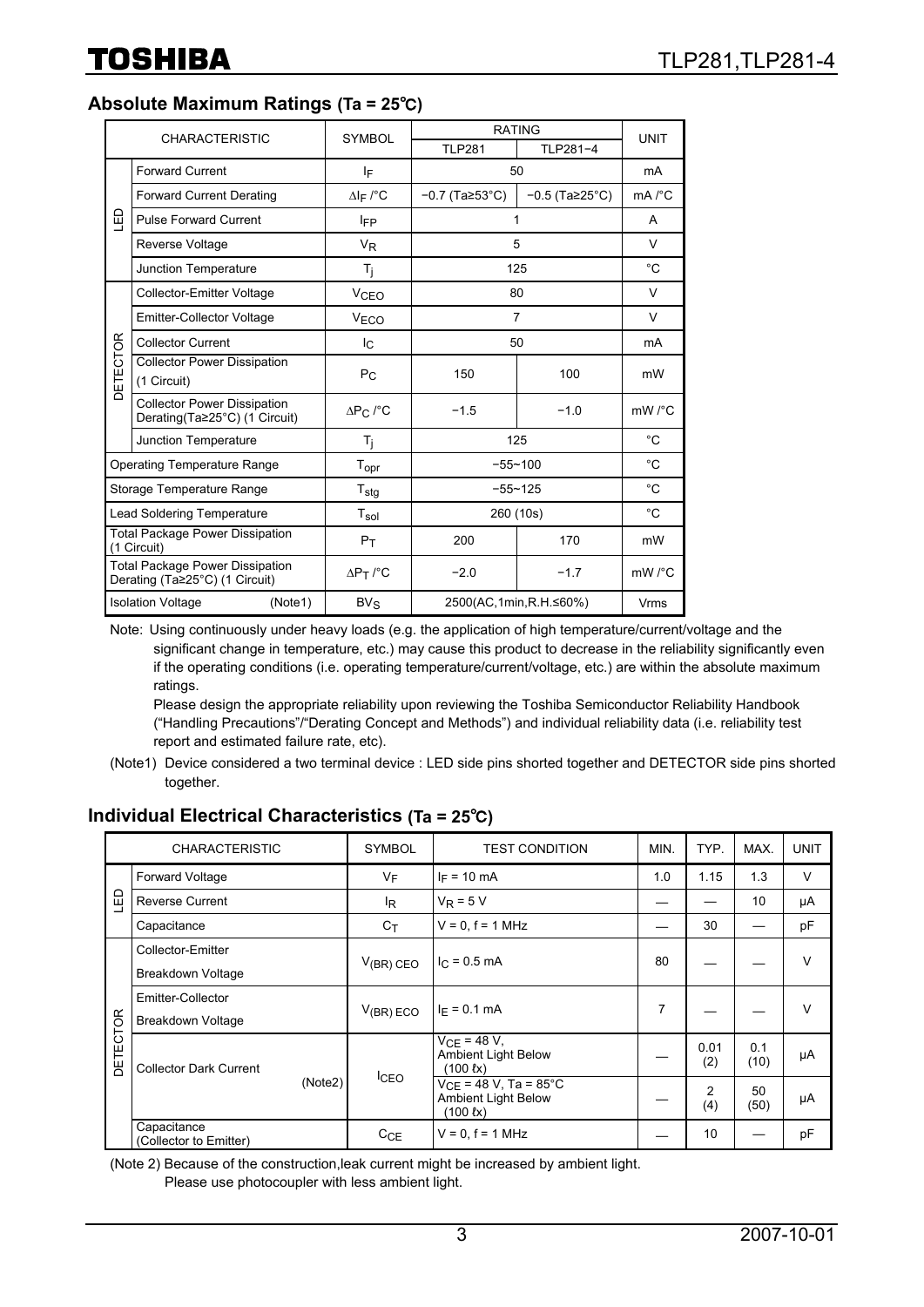## **Coupled Electrical Characteristics (Ta = 25**℃**)**

| <b>CHARACTERISTIC</b>         | <b>SYMBOL</b>       | <b>TEST CONDITION</b>                | MIN. | TYP. | MAX. | <b>UNIT</b> |
|-------------------------------|---------------------|--------------------------------------|------|------|------|-------------|
| <b>Current Transfer Ratio</b> | $C/I_F$             | $I_F = 5$ mA, $V_{CF} = 5$ V         | 50   |      | 600  | $\%$        |
|                               |                     | Rank GB                              | 100  |      | 600  |             |
| Saturated CTR                 | $I_C$ / $I_F$ (sat) | $IF = 1 mA$ , $VCE = 0.4 V$          |      | 60   |      | %           |
|                               |                     | Rank GB                              | 30   |      |      |             |
| Collector-Emitter             |                     | $IC$ = 2.4 mA, $IF$ = 8 mA           |      |      | 0.4  |             |
| <b>Saturation Voltage</b>     | $VCE$ (sat)         | $IC$ = 0.2 mA, I <sub>F</sub> = 1 mA |      | 0.2  |      | v           |
|                               |                     | Rank GB                              |      |      | 0.4  |             |
| Off-State Collector Current   | IC(off)             | $V_F = 0.7 V$ , $V_{CF} = 48 V$      |      |      | 10   | μA          |

## **Isolation Characteristics (Ta = 25**℃**)**

| <b>CHARACTERISTIC</b>            | <b>SYMBOL</b> | <b>TEST CONDITION</b>           | MIN.               | TYP.      | MAX. | <b>UNIT</b> |
|----------------------------------|---------------|---------------------------------|--------------------|-----------|------|-------------|
| Capacitance<br>(Input to Output) | $c_{\rm S}$   | $V_S = 0 V, f = 1 MHz$          |                    | 0.8       |      | pF          |
| <b>Isolation Resistance</b>      | $R_{\rm S}$   | $V_S$ = 500 V, R.H. $\leq 60\%$ | $5 \times 10^{10}$ | $10^{14}$ |      | Ω           |
|                                  |               | AC, 1 minute                    | 2500               |           |      | Vrms        |
| <b>Isolation Voltage</b>         | $BV_S$        | AC, 1 second, in OIL            |                    | 5000      |      |             |
|                                  |               | DC, 1 minute, in OIL            |                    | 5000      |      | Vdc         |

### **Switching Characteristics (Ta = 25**℃**)**

| <b>CHARACTERISTIC</b> | <b>SYMBOL</b>   | <b>TEST CONDITION</b>                                                    | MIN. | TYP. | MAX. | <b>UNIT</b> |
|-----------------------|-----------------|--------------------------------------------------------------------------|------|------|------|-------------|
| <b>Rise Time</b>      | tr              |                                                                          |      | 2    |      | μs          |
| Fall Time             | tғ              | $V_{CC}$ = 10 V, $I_C$ = 2 mA                                            |      | 3    |      |             |
| Turn-On Time          | t <sub>on</sub> | $R_1 = 100\Omega$                                                        |      | 3    |      |             |
| Turn-Off Time         | $t_{off}$       |                                                                          |      | 3    |      |             |
| Turn-On Time          | $t_{ON}$        |                                                                          |      | 2    |      |             |
| Storage Time          | $t_{\rm S}$     | $R_L$ = 1.9 k $\Omega$ (Fig.1)<br>$V_{CC}$ = 5 V, I <sub>F</sub> = 16 mA |      | 25   |      | μs          |
| Turn-Off Time         | toFF            |                                                                          |      | 40   |      |             |

(Fig.1)SWITCHING TIME TEST CIRCUIT



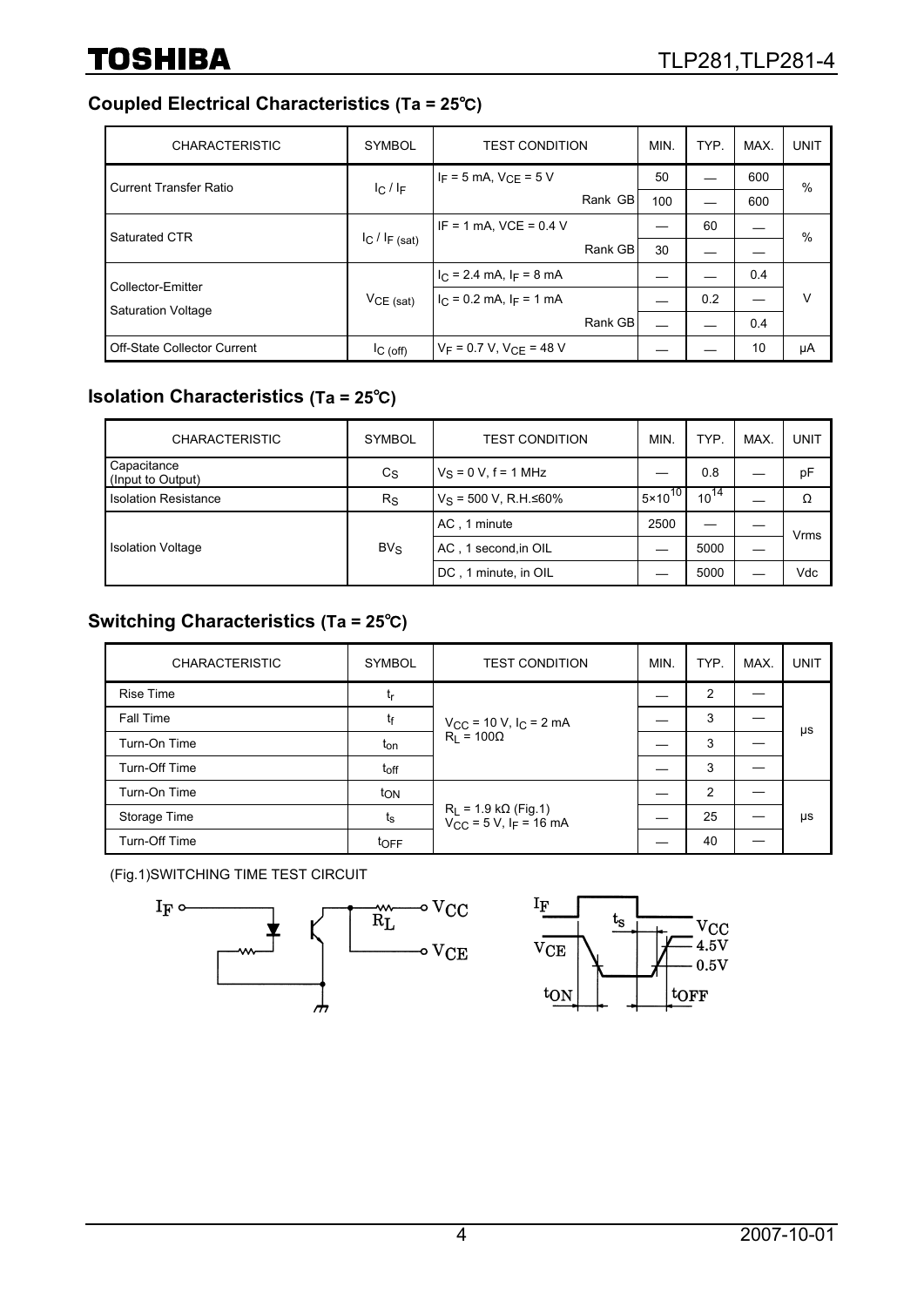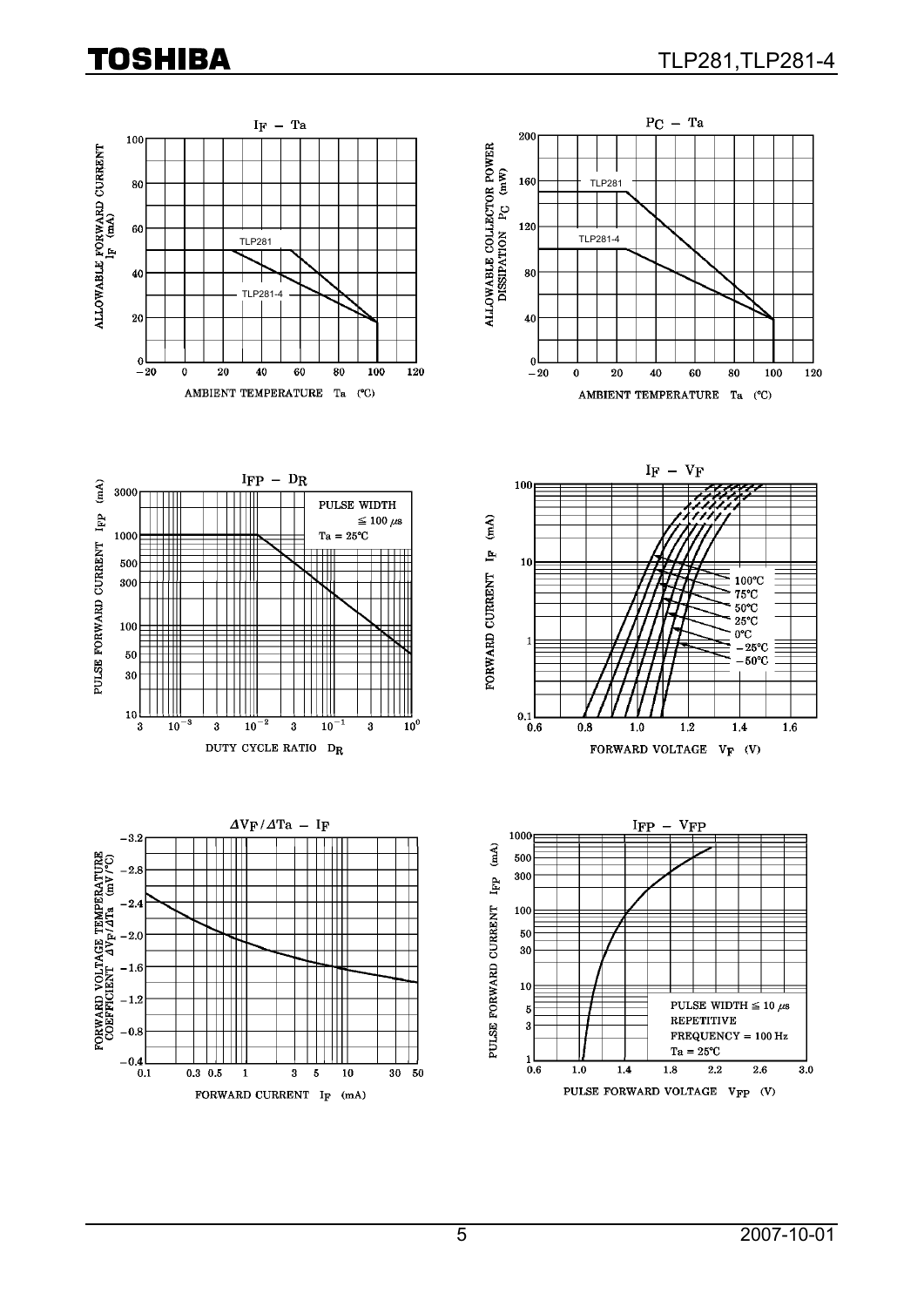







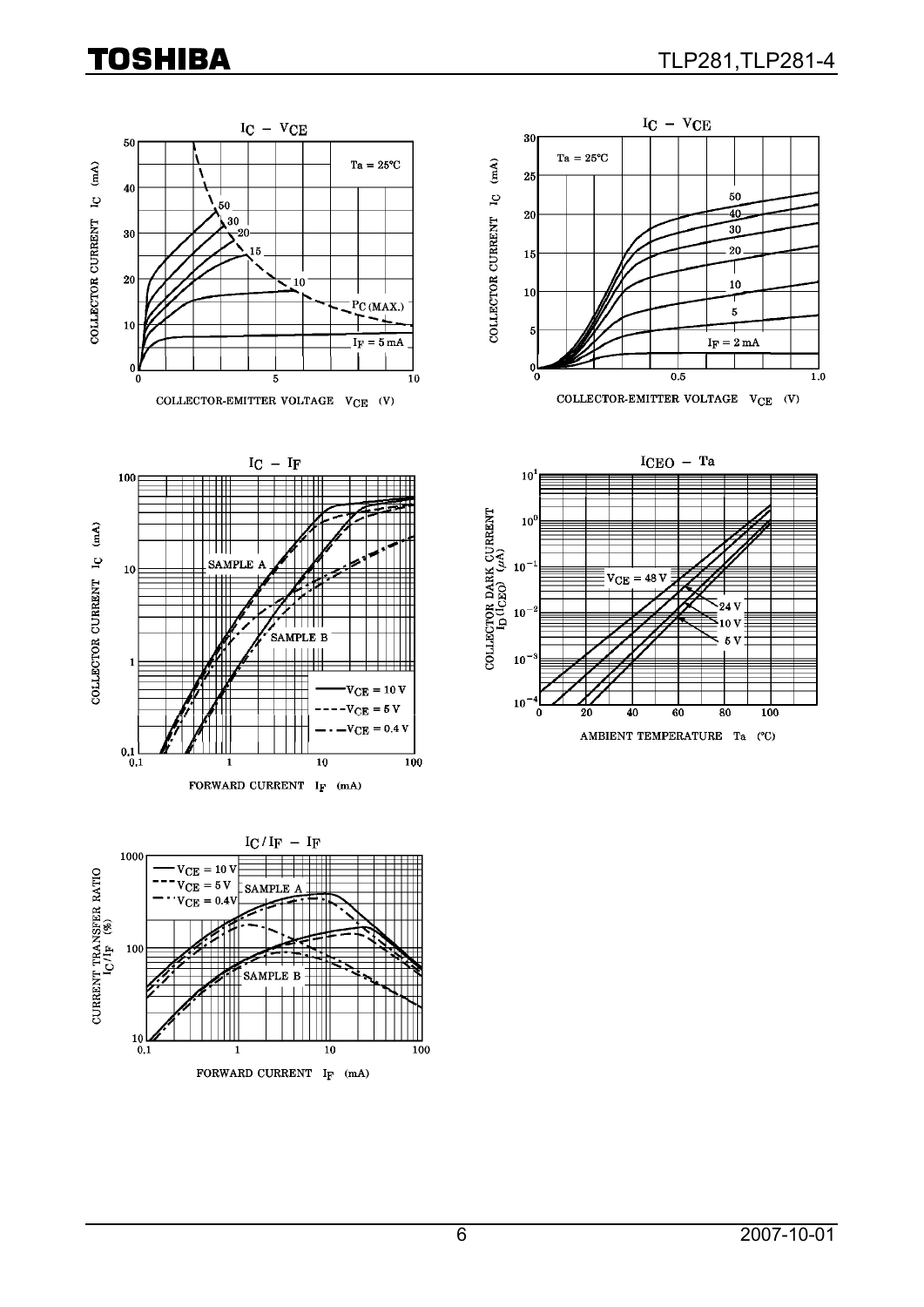